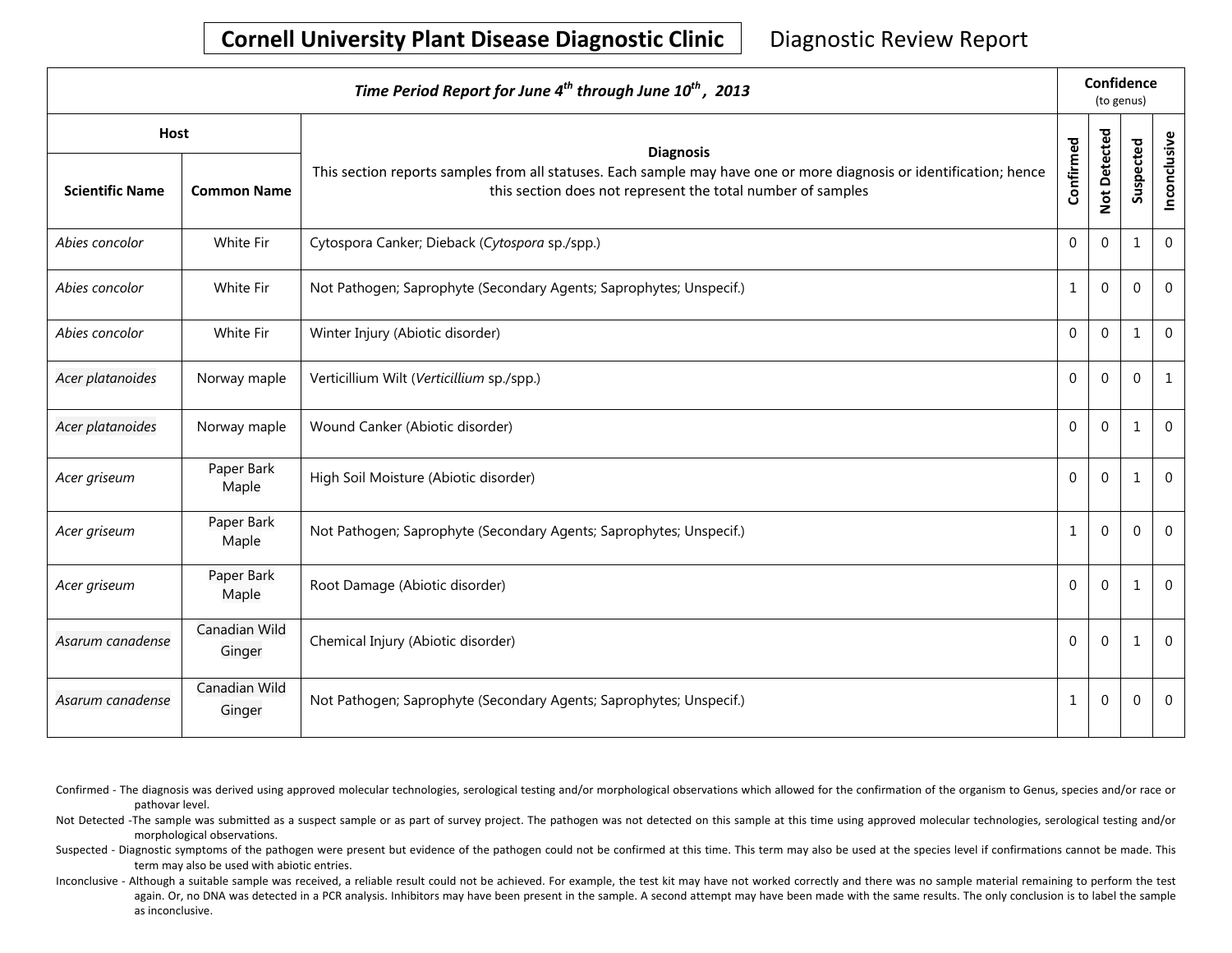| Buxus microphylla                               | Littleleaf<br>Boxwood          | Boxwood Blight; Leaf and Stem Blight (Calonectria (ana. Cylindrocladium) pseudonaviculata (pseudonaviculatum)) | $\boldsymbol{0}$ | $\mathbf{1}$ | 0            | $\mathbf 0$    |
|-------------------------------------------------|--------------------------------|----------------------------------------------------------------------------------------------------------------|------------------|--------------|--------------|----------------|
| Buxus microphylla                               | Littleleaf<br>Boxwood          | Not Pathogen; Saprophyte (Secondary Agents; Saprophytes; Unspecif.)                                            | $\mathbf 1$      | $\mathbf{0}$ | 0            | $\mathbf 0$    |
| Buxus sp./spp.                                  | Boxwood                        | High Soil Moisture (Abiotic disorder)                                                                          | $\mathbf 0$      | $\mathbf 0$  | $\mathbf{1}$ | $\mathbf{0}$   |
| Buxus sp./spp.                                  | Boxwood                        | Stem Canker (Phytophthora sp./spp.)                                                                            | $\mathbf 0$      | $\mathbf{0}$ | 1            | $\mathbf 0$    |
| Clematis sp./spp.                               | Clematis                       | Freeze; Frost; Cold Damage (Abiotic disorder)                                                                  | $\mathbf{0}$     | $\Omega$     | 1            | $\Omega$       |
| Clematis sp./spp.                               | Clematis                       | No Pathogen Found (Identification Analysis)                                                                    | 1                | $\Omega$     | 0            | $\mathbf 0$    |
| Ilex crenata                                    | Japanese Holly                 | Deer Damage (Abiotic disorder)                                                                                 | $\mathbf 0$      | $\mathbf{0}$ | 1            | $\mathbf{0}$   |
| Ilex crenata                                    | Japanese Holly                 | Dieback; Canker; Twig Blight (Botryosphaeria sp./spp.)                                                         | $\mathbf{1}$     | $\mathbf{0}$ | 0            | $\mathbf 0$    |
| Ilex crenata                                    | Japanese Holly                 | Winter Injury (Abiotic disorder)                                                                               | $\Omega$         | $\Omega$     | 1            | $\mathbf 0$    |
| Malus sp./spp.                                  | Crabapple                      | Botryosphaeria Canker; Dieback (Botryosphaeria (Diplodia) stevensii (mutila))                                  | $\mathbf{1}$     | $\mathbf 0$  | 0            | $\overline{0}$ |
| <b>Mixed Plant</b><br>material<br>(unspecified) | <b>Mixed Plant</b><br>material | Excessive Light Intensity (Abiotic disorder)                                                                   | $\mathbf 0$      | $\mathbf{0}$ | 1            | 0              |
| <b>Mixed Plant</b><br>material<br>(unspecified) | <b>Mixed Plant</b><br>material | No Pathogen Found (Identification Analysis)                                                                    | $\mathbf{1}$     | $\mathbf{0}$ | $\mathbf{0}$ | $\mathbf{0}$   |
| <b>Mixed Plant</b><br>material<br>(unspecified) | <b>Mixed Plant</b><br>material | Phytophthora Crown: Root and/or Stem Rot (Phytophthora sp./spp.)                                               | $\Omega$         | 1            | $\mathbf{0}$ | $\Omega$       |

Confirmed - The diagnosis was derived using approved molecular technologies, serological testing and/or morphological observations which allowed for the confirmation of the organism to Genus, species and/or race or pathovar level.

Not Detected -The sample was submitted as a suspect sample or as part of survey project. The pathogen was not detected on this sample at this time using approved molecular technologies, serological testing and/or morphological observations.

Suspected - Diagnostic symptoms of the pathogen were present but evidence of the pathogen could not be confirmed at this time. This term may also be used at the species level if confirmations cannot be made. This term may also be used with abiotic entries.

Inconclusive - Although a suitable sample was received, a reliable result could not be achieved. For example, the test kit may have not worked correctly and there was no sample material remaining to perform the test again. Or, no DNA was detected in a PCR analysis. Inhibitors may have been present in the sample. A second attempt may have been made with the same results. The only conclusion is to label the sample as inconclusive.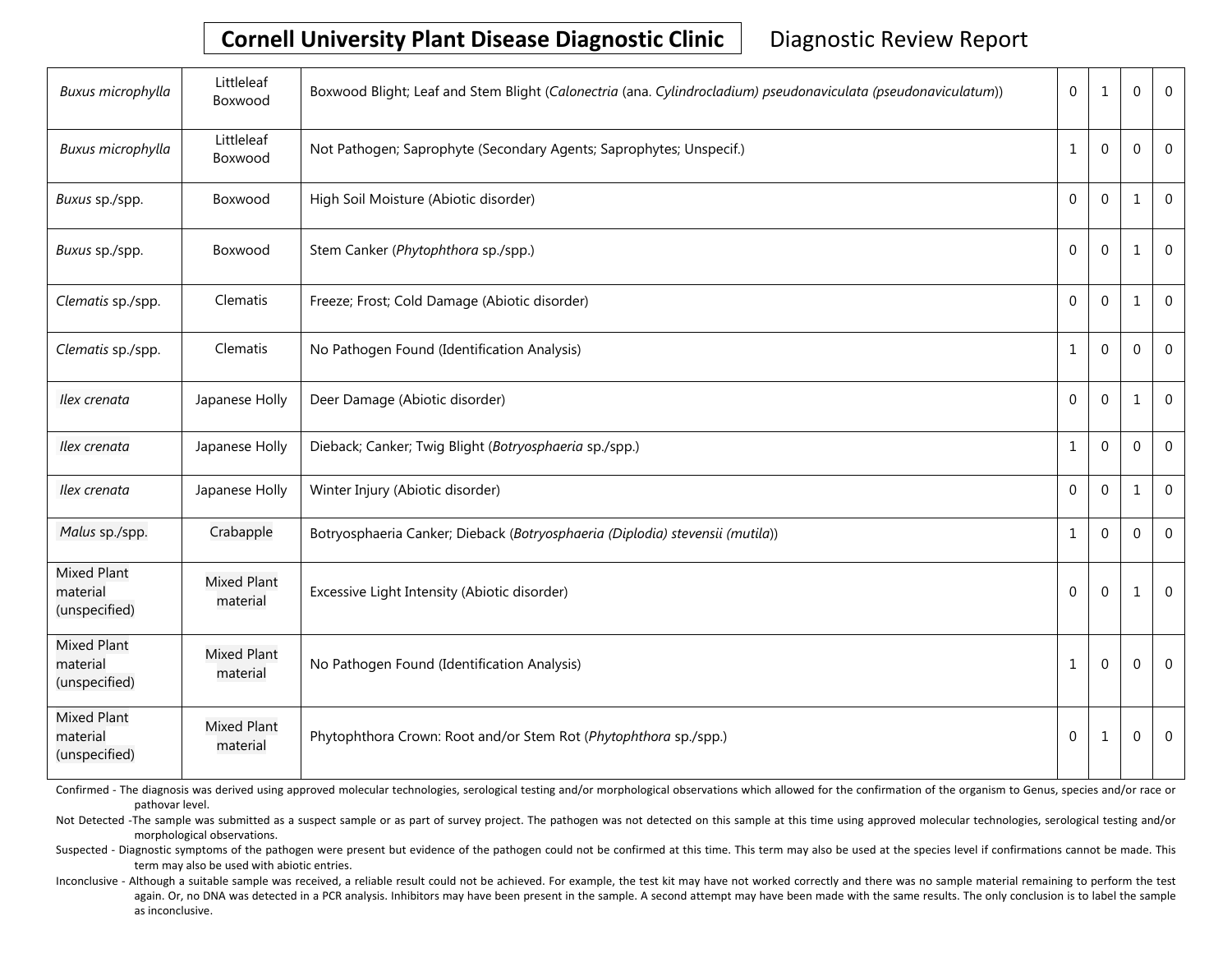| Pachysandra<br>terminalis | Japanese<br>Spurge                     | Leaf and Stem Blight (Volutella pachysandrae)                                  | $\mathbf{1}$   | $\Omega$       | $\Omega$     | $\Omega$    |
|---------------------------|----------------------------------------|--------------------------------------------------------------------------------|----------------|----------------|--------------|-------------|
| Picea glauca              | White Spruce                           | Insect Damage (Unidentified Insect)                                            | $\mathbf 0$    | $\mathbf{0}$   | 1            | $\mathbf 0$ |
| Picea glauca              | White Spruce                           | Moisture Stress (Abiotic disorder)                                             | $\mathbf 0$    | $\mathbf{0}$   | 1            | $\mathbf 0$ |
| Picea glauca              | White Spruce                           | Not Pathogen; Saprophyte (Secondary Agents; Saprophytes; Unspecif.)            | $\mathbf{1}$   | $\Omega$       | $\mathbf 0$  | $\mathbf 0$ |
| Picea glauca              | White Spruce                           | Wind Damage (Abiotic disorder)                                                 | $\mathbf 0$    | $\Omega$       | 1            | $\Omega$    |
| Platanus<br>occidentalis  | American<br>Sycamore                   | Sycamore Anthracnose (Apiognomonia (Gnomonia) (ana. Discula) veneta (platani)) | $\mathbf 1$    | $\mathbf{0}$   | $\mathbf{0}$ | $\mathbf 0$ |
| Platanus x<br>acerifolia  | London<br>Planetree                    | Excessive Water (Abiotic disorder)                                             | $\mathbf 0$    | $\mathbf{0}$   | $\mathbf{1}$ | $\mathbf 0$ |
| Platanus x<br>acerifolia  | London<br>Planetree                    | Salt Damage (Abiotic disorder)                                                 | $\mathbf{0}$   | $\Omega$       | 1            | $\Omega$    |
| Platanus x<br>acerifolia  | London<br>Planetree                    | Sycamore Anthracnose (Apiognomonia (Gnomonia) (ana. Discula) veneta (platani)) | $\overline{2}$ | $\mathbf{0}$   | $\Omega$     | $\mathbf 0$ |
| Platanus x<br>acerifolia  | London<br>Planetree                    | Unknown Abiotic Disorder (Abiotic disorder)                                    | $\mathbf{0}$   | $\mathbf{0}$   | 1            | $\mathbf 0$ |
| Quercus prinus            | Chestnut Oak                           | Anthracnose (Apiognomonia (Discula) errabunda (quercina) (umbrinella))         | $\mathbf{0}$   | $\mathbf{1}$   | 0            | $\mathbf 0$ |
| Quercus prinus            | Chestnut Oak                           | Freeze; Frost; Cold Damage (Abiotic disorder)                                  | $\mathbf{0}$   | $\Omega$       | 1            | $\mathbf 0$ |
| Quercus shumardii         | <b>Shumard Oak</b><br>[Texas; Spanish] | Drainage Problem (Abiotic disorder)                                            | 0              | $\overline{0}$ | $\mathbf{1}$ | $\mathbf 0$ |

Confirmed - The diagnosis was derived using approved molecular technologies, serological testing and/or morphological observations which allowed for the confirmation of the organism to Genus, species and/or race or pathovar level.

Not Detected -The sample was submitted as a suspect sample or as part of survey project. The pathogen was not detected on this sample at this time using approved molecular technologies, serological testing and/or morphological observations.

Suspected - Diagnostic symptoms of the pathogen were present but evidence of the pathogen could not be confirmed at this time. This term may also be used at the species level if confirmations cannot be made. This term may also be used with abiotic entries.

Inconclusive - Although a suitable sample was received, a reliable result could not be achieved. For example, the test kit may have not worked correctly and there was no sample material remaining to perform the test again. Or, no DNA was detected in a PCR analysis. Inhibitors may have been present in the sample. A second attempt may have been made with the same results. The only conclusion is to label the sample as inconclusive.